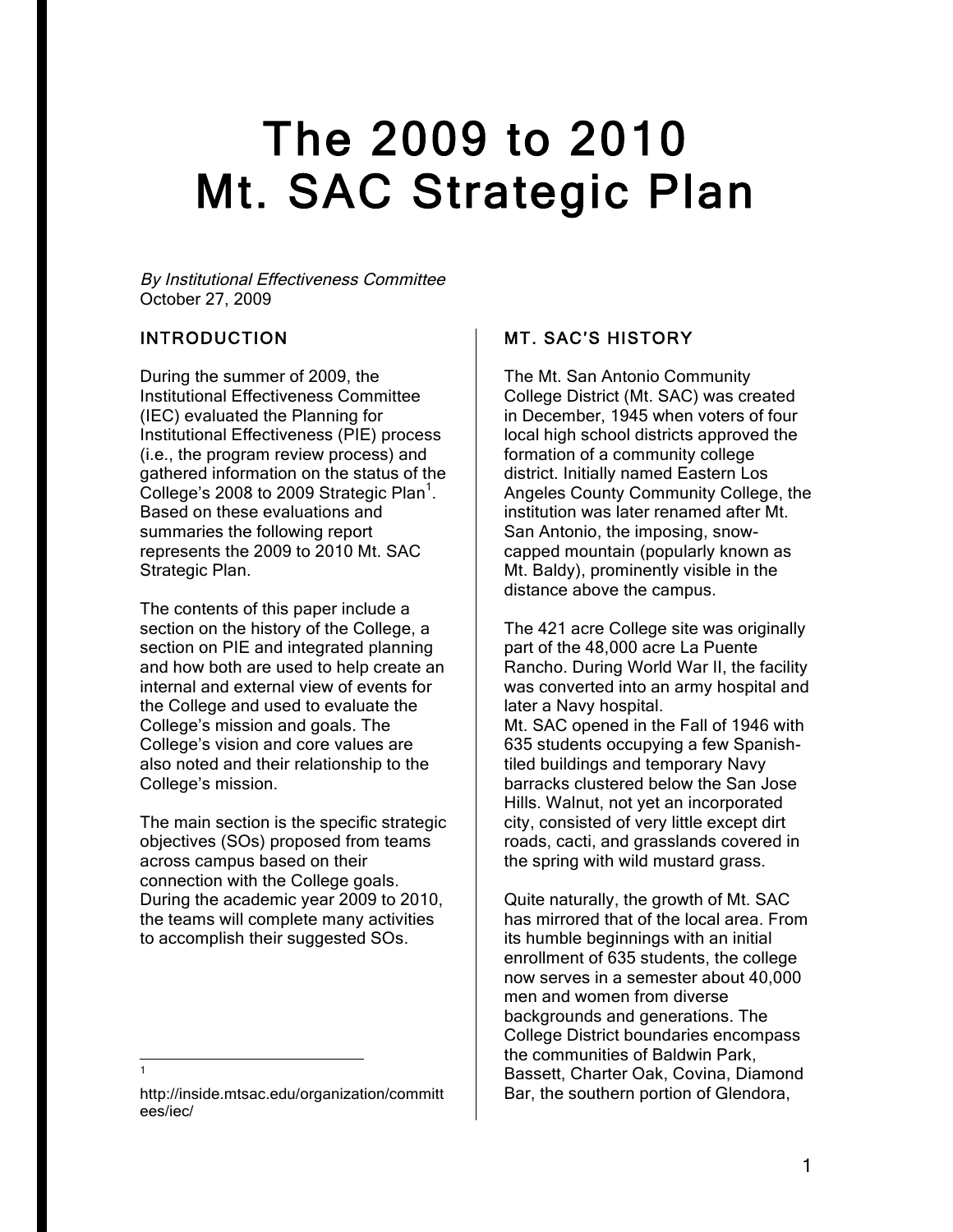Hacienda Heights, City of Industry, Irwindale, La Puente, La Verne, Pomona, Rowland Heights, San Dimas, Valinda, Walnut, and West Covina.

Mt. SAC has emerged as a leader in education not only in the San Gabriel Valley, but in the state. It is the largest, single-campus community college district in California.

### PLANNING FOR INSTITUTIONAL EFFECTIVENESS (PIE) AND INTEGRATED PLANNING

PIE is the model used at Mt. SAC to capture and document the planning and program review done at the unit and team levels, and to relate this planning to current and future institutional goals and objectives. This process is conducted annually by each unit of the college, and all unit participation is documented in ePIE, the College's electronic program review system<sup>2</sup>.

Evaluation of the PIE process is continuous. Each year, IEC requests and receives feedback via the manager and team summaries on process clarity, utility, ease of use, effectiveness of documents and training, etc. This feedback is included in adjustments for the following year's PIE process. The PIE process clearly exemplifies an evaluative, integrated planning effort (i.e., more than one stakeholder is required to participate in the plan in order to achieve the desired outcome similar to master plans such as the Educational Master Plan, Facilities

Master Plan and the Technology Master Plan).

Integration of plans is important. There are many ways that unit planning and integrated planning is occurring across campus, including PIE, student learning outcomes, basic skills, VTEA, administrative systems planning, Banner, reviewing new processes, class schedules and enrollment, hiring, etc. Because it is vital that each team not work in a vacuum, it is important that the teams continue to integrate their planning and plans and provide documentation or evidence of their work. Unit level planning is the first step of the ladder.

PIE and integrated planning are used to help create an internal and external view of events for the College and used to evaluate the College's mission. Based on the unit and college-level plans, data are used to identify and act upon issues and make decisions as needed. The data can be found throughout the PIE document such as in the internal and external conditions, College generated data reports, from other data sources (e.g., licensing examination results) and within the evaluation section based on the research, evaluation and assessment work done by the unit. The information collected through these multiple means provide information to drive the decision-making process. Each unit decides how their plan for that year maybe re-worked to account for these conditions and data points and work with their teams to improve their services.

 $\frac{1}{2}$ 

http://www.mtsac.edu/administration/researc h/pdf/newsletters/2009- 04 planning for excellence.pdf

http://www.mtsac.edu/administration/researc h/pdf/newsletters/2009- 06 planning for excellence.pdf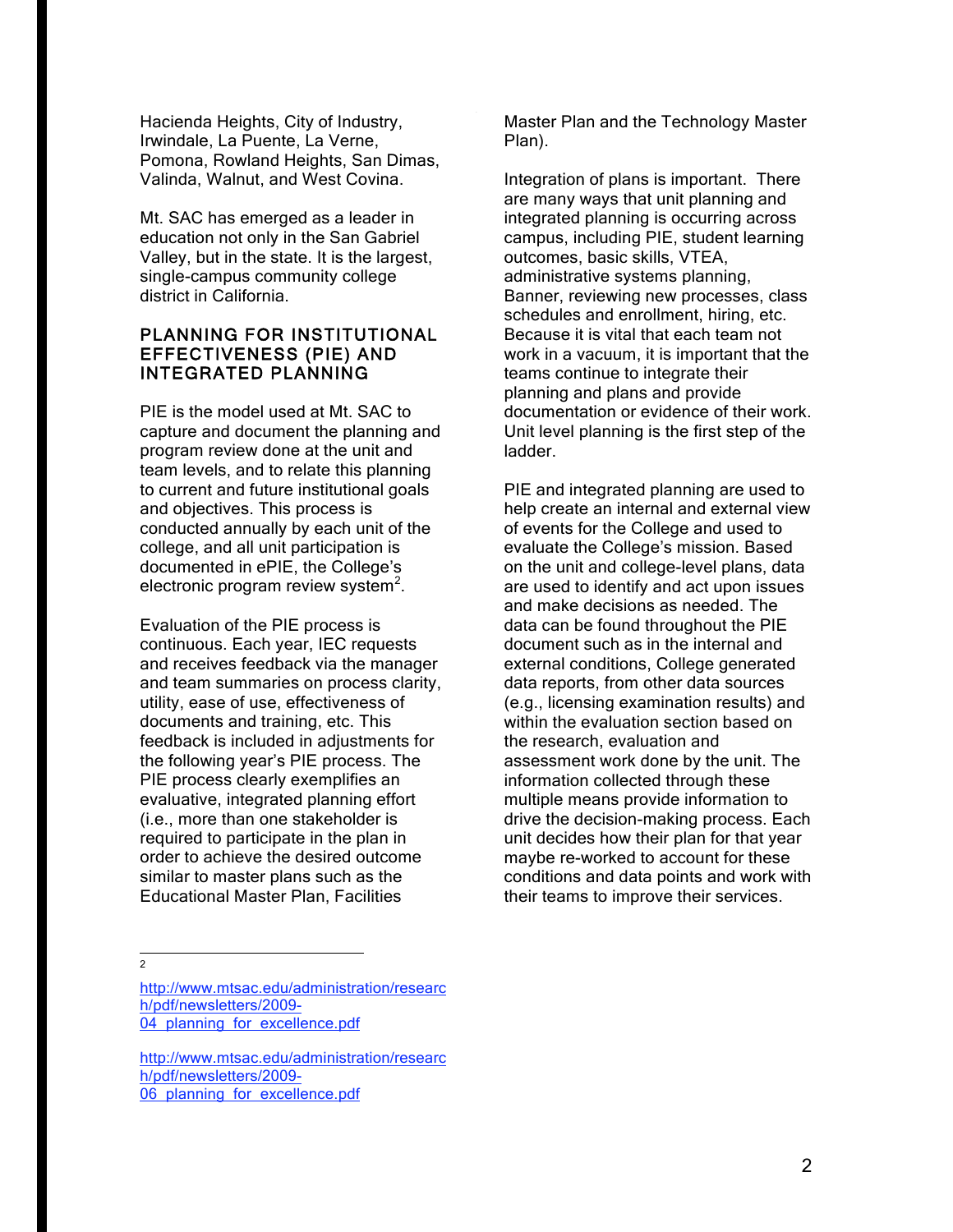## COLLEGE MISSION, VISION AND CORE VALUES

Mt. SAC is committed to integrity and a process for providing high quality education congruent with the College's mission, created based on the student and community need, that is "to welcome all students and to support them in achieving their personal, educational, and career goals in an environment of academic excellence." It is through this mission statement that all work is derived. The College's vision statement and core values are derived from the mission statement and also guide the College's work.

## Vision Statement:

- Mt. SAC strives to be regarded as one of the premier community colleges in the nation. We will be viewed as a leader in community college teaching, programs, and services.
- As a premier community college, we will provide access to quality, focusing on student success within a climate of integrity and respect. We will earn this reputation by consistently exceeding the expectations of our students, our staff, and our community.

## Core Values

- Integrity We treat each other honestly, ethically, and responsibly in an atmosphere of trust.
- Diversity We respect and welcome all differences, and we foster equal participation throughout the campus community.
- Community Building We work in responsible partnerships through open communication, caring, and a cooperative spirit.
- •Student Focus – We address the needs of students and the community in our planning and actions.
- Life-Long Learning We promote the continuing pursuit of high educational goals through equal access to excellence in both teaching and support services.
- Positive Spirit We work harmoniously, show compassion, and take pride in our work.

The Flowcharts of College Planning are located in Appendix A. The charts provides a perspective of ongoing planning activities and resource allocation processes.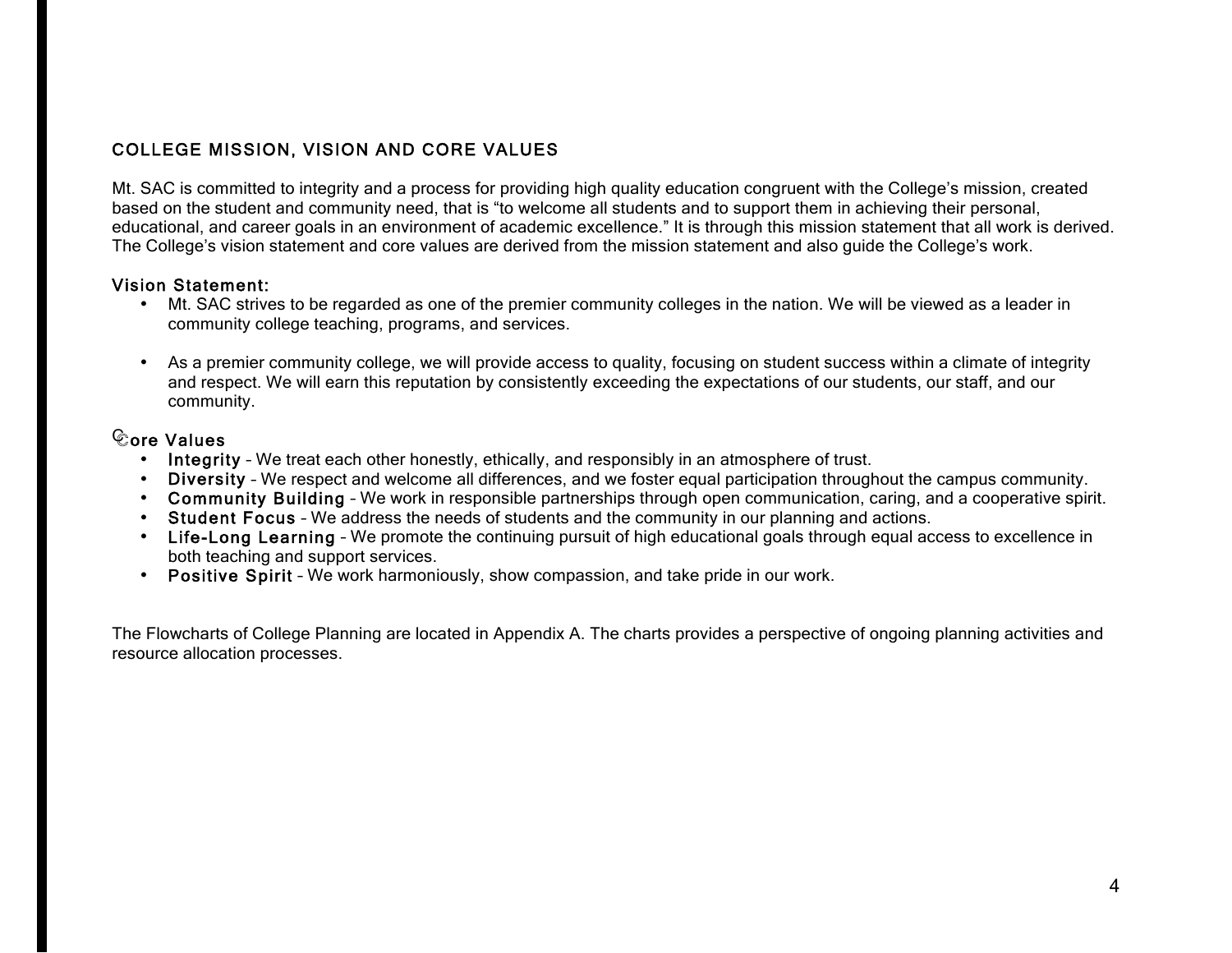## STRATEGIC OBJECTIVES

This main section represents the specific strategic objectives (SOs) proposed from teams across campus based on their connection with the College goals. All SOs are connected to and support the College's goals which in turn are connected to and support the College's mission statement. Most of these SOs are carried over from the previous year's SOs per the recommendations of each team. A few SOs are new based on the creation of new goals and the need to have a well-rounded perspective of measurable SOs. As the SOs were solicited from Teams across campus, these efforts represent a bottom-up approach to collaborative, integrated planning endeavors. During the 2009 to 2010 fiscal year, the teams will complete many activities to accomplish their suggested SOs.

College Goal 1: The College will secure funding that support exemplary programs and services.

#### **Strategic Objectives:**

Secure Foundation funding of \$1.1 Million in fiscal year 2009-2010 for scholarships, campus educational projects and capital campaign. (Mt. SAC Foundation)

Maintain an average funding success rate of no less than 80%, defined as number of grants funded divided by number of proposals submitted. (Grants Office)

College Goal 2**:** The College will prepare students for success through the development of exemplary programs and services.

#### **Strategic Objectives:**

By June 2010, a minimum of 90% of courses will have at least two Student Learning Outcomes (SLOs) identified and two means for assessment. (Instruction)

By 2015, the College will improve the average student success rate for distance learning courses by 2% over the 2008 baseline. (Instruction)

65% of students enrolled in the 2009 Summer Bridge Program will complete six or more units in spring of 2010. (Student Services)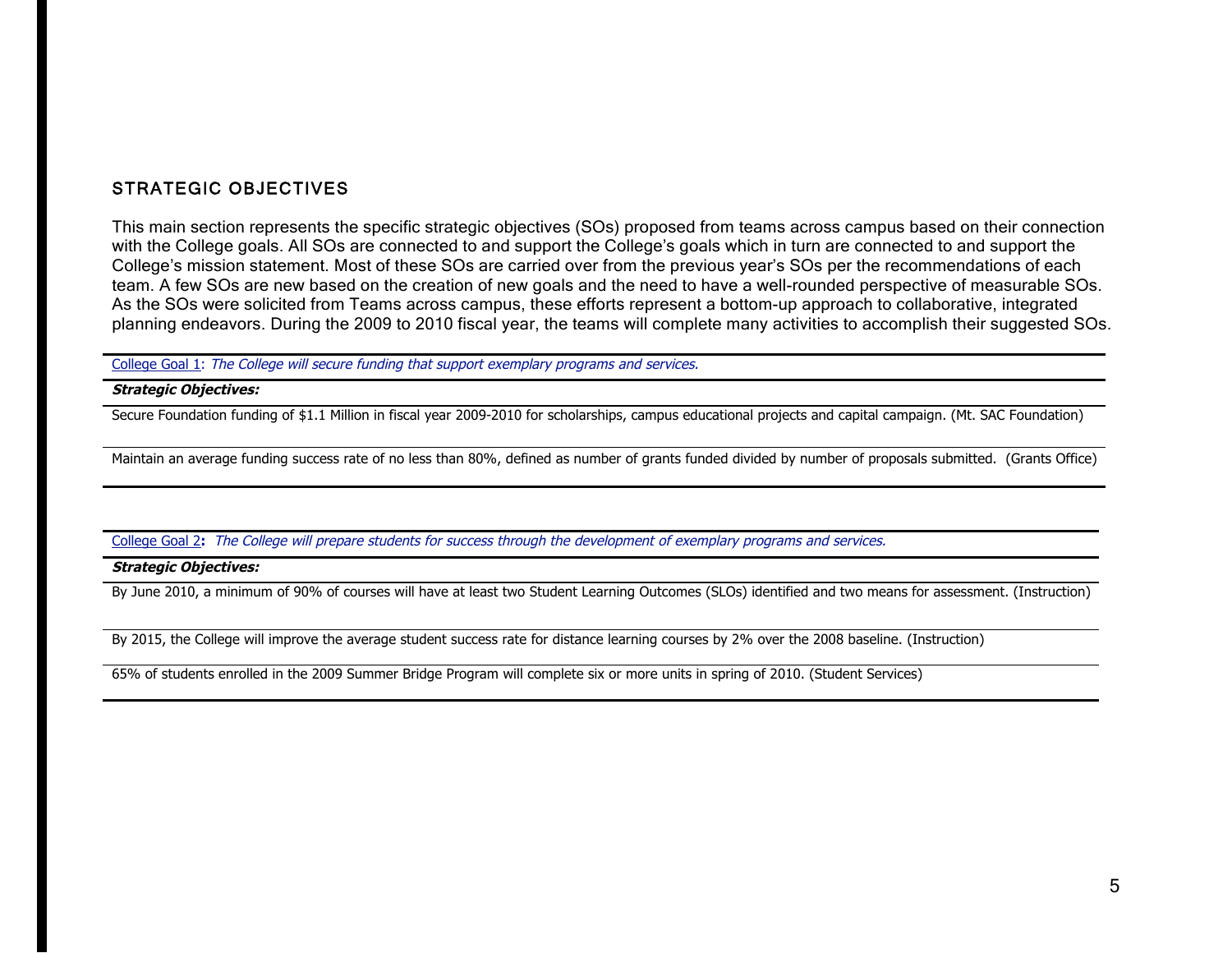#### College Goal 3**:** The College will improve career/vocational training opportunities to help students maintain professional currency and achieve individual goals.

#### **Strategic Objectives:**

For 2009-10, the following College programs will achieve a pass rate of 90% or higher for its graduates on the national licensing and certification: Psych Tech, Emergency Medical, and Aircraft Maintenance. Respiratory Therapy, Nursing and Histotechnology). (Instruction)

During the 2009-10 academic year, the College will determine the number of courses in vocational TOP codes meeting a two-year review cycle, develop a plan to ensure all courses in vocational TOP codes are on a two-year review cycle, and based on the plan, phase-in a two-year review process for all courses in a vocational TOP codes during the 2010-11 review cycle. (Instruction)

College Goal 4**:** The College will improve the quality of its partnerships with business and industry, the community, and other educational institutions.

#### **Strategic Objectives:**

The President will meet with all local school superintendents at least once during 2009-2010. (President's Office)

Increase by 20% the number of business and industry supporters and partnerships with the Mt. SAC Foundation in fiscal year 2009-2010 (Mt. SAC Foundation)

For 2008-10, the College will increase the number of secondary students requesting units via the Tech Prep Articulation Program for Secondary Schools by 10%. (Instruction)

In 2009 to 2010, High School Outreach will increase the participation rate of counselors attending the High School Counselors Conference by 10% compared to 2008-09. (Student Services)

In 2009 to 2010, High School Outreach will increase the student participation rate in the Connect Four program by 5% (over last year); with a 5% increase (over last year) in the number of students who enroll full-time in credit classes in fall 2010. (Student Services)

College Goal 5**:** The College will utilize and support appropriate technology to enhance educational programs and services.

#### **Strategic Objectives:**

Information Technology will expand use of Luminis and Banner Web Self Service by June 2010. Information Technology will conduct 25 more training sessions, including Phase II which focuses on Course Studio for Faculty. (Information Technology)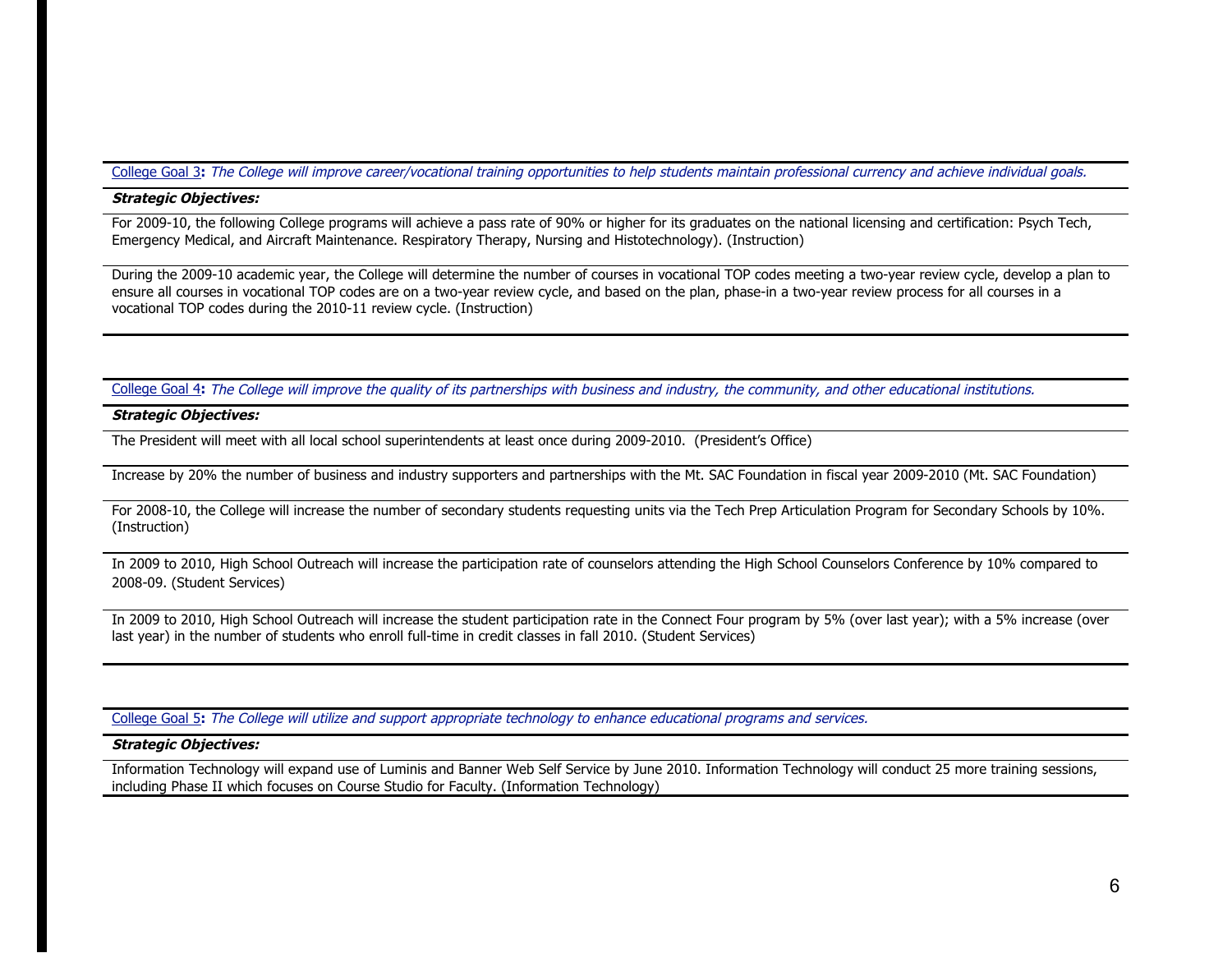College Goal 5**:** The College will utilize and support appropriate technology to enhance educational programs and services.

In 2009 to 2010, the Information Technology will work with Human Resources and Fiscal Services to implement Web Self Service for Finance and Employee modules. (Information Technology)

In conjunction with the Technical Services and Information Technology units, implement standardized Audio Visual systems in all permanent classrooms and laboratories by December 2010. (Facilities)

In conjunction with the Information Technology unit, install telephones in all permanent classrooms by December 2009. (Facilities)

The College will implement a five year plan to attain the goal of equal access for all students to audiovisual media shown on campus beginning Academic Year 2009-10. All audiovisual media purchased, developed, and/or shown on campus will be closed-captioned by the end of Academic Year 2014-15. (Student Services)

College Goal 6**:** The College will provide opportunities for increased diversity and equity for all across campus.

#### **Strategic Objectives:**

In 2009 to 2010, HR will increase opportunities for diversity in employment by identifying at least five (5) new recruitment sources targeting underrepresented applicant groups. (Human Resources)

The ASPIRE (African American Student Success Program Inspiring Responsibility for Education) program, designed to enhance the success rates of African American students, will increase the student participation rate by 50% (over last year) by June of 2010. (Student Services)

The ASPIRE (African American Student Success Program Inspiring Responsibility for Education) program will increase the number of students who have an achievable educational plan on file by 50% (over last year) by June 2010. (Student Services)

During 2009 to 2010, the College will .... ( ). (SP&S). Coming soon.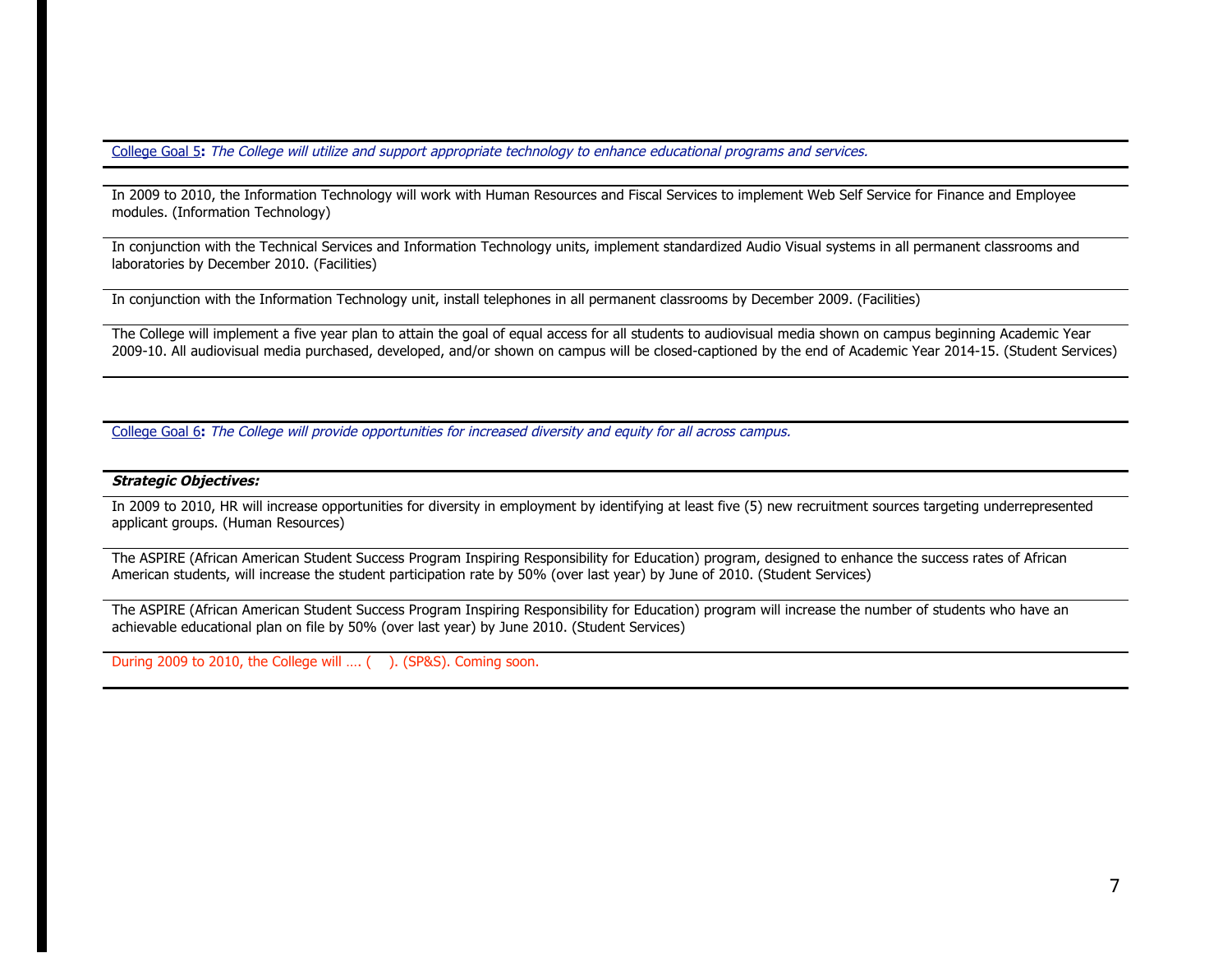#### College Goal 7**:** The College will increase access for students by strengthening recruitment and opportunities for full participation in College programs and services**.**

#### **Strategic Objective:**

The number of students participating in the "Cash for College" and the "It's Not Too Late" financial aid and recruitment events will increase by 20% and will be expanded to include an on-campus program effort of similar design during the spring of 2010. (Student Services)

College Goal 8**:** The College will encourage and support participation in professional development to strengthen programs and services.

#### **Strategic Objective:**

Increase the number of workshops, offered via POD/PDC, by 5% in comparison to the previous fiscal year offerings. (Instruction)

College Goal 9**:** The College will provide facilities and infrastructure that support exemplary programs and consider the health and safety of the campus

#### community.

#### **Strategic Objectives:**

Increase the capacity of the Mt. SAC on-site computer network by upgrading main connection (backbone) speed and capacity by January 30, 2010. (Information Technology)

Remove 25% of physical barriers to accessibility on campus as identified by the 2008 transition plan by June 2010, with focus on restroom accessibility in permanent buildings. (Facilities)

College Goal 10**:** The College will ensure that basic skills development is a major focus in its planning efforts.

#### **Strategic Objectives:**

By August 30, 2010, the College will document the successful achievement of at least 80% of the project goals identified by departments/unit that receive 2008- 09 Basic Skills funding in accordance with the Basic Skills Action Plan. (Basic Skills Committee)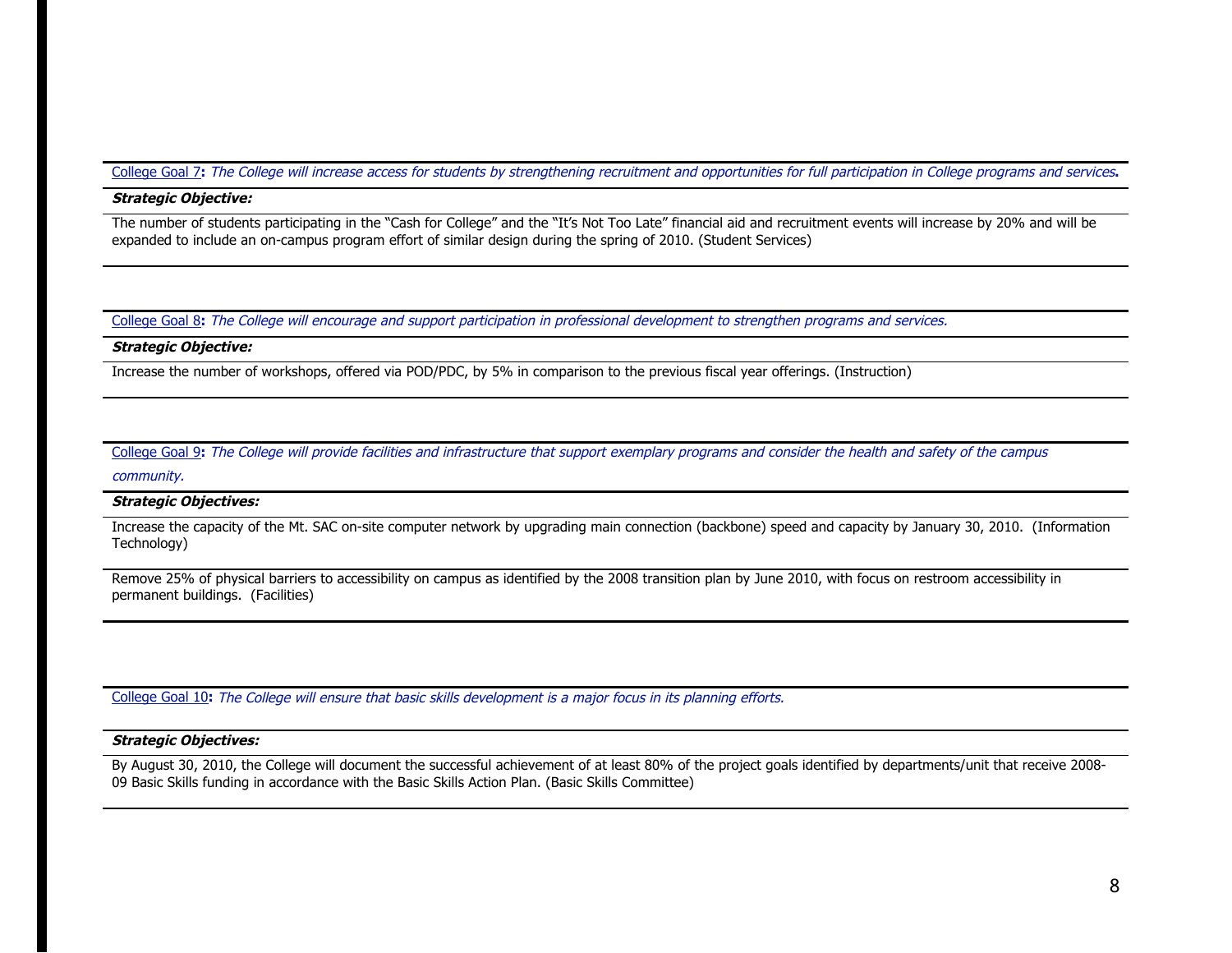College Goal 10**:** The College will ensure that basic skills development is a major focus in its planning efforts.

By June 2010, the College will fund, as money is available, activities identified in the Basic Skills Action Plan using the available BSI funding. (Basic Skills Committee)

By June 2010, the Board of Trustees will have received and discussed three reports on the performance of the CLASS project cohort of students. (PAC)

By 2013, all department chairs and IEC will be able to demonstrate competency in the use of the CLASS project SMART tool. (PAC)

College Goal 11**:** The College will improve effectiveness and consistency of dialogue between and among departments, committees, teams and employee groups

across the campus.

**Strategic Objective:** 

By the end of fall 2009, the College will be able to measure an increase in employee satisfaction with communications by 5% from both the OSS Employee Survey (fall 2007=46%) as well as the Participatory Governance Survey (averages 58.9% for spring 2008). (President's Advisory Council)

College Goal 12**:** The College will engage students in activities and programs designed to increase their term-to-term enrollment (i.e. persistence).

**Strategic Objectives:** 

During 2009 to 2010, the College will .... ( ). (SP&S). Coming soon.

College Goal 13**:** The College will improve integration of campus-wide planning activities.

**Strategic Objectives:** 

During 2009 to 2010, the College will evaluate the effectiveness of the major planning processes on campus. (PAC)

During 2009 to 2010, the College will provide documentation for how resources (monetary and other) requested in PIE are used for resource allocation purposes. (Budget Committee, PAC, Teams)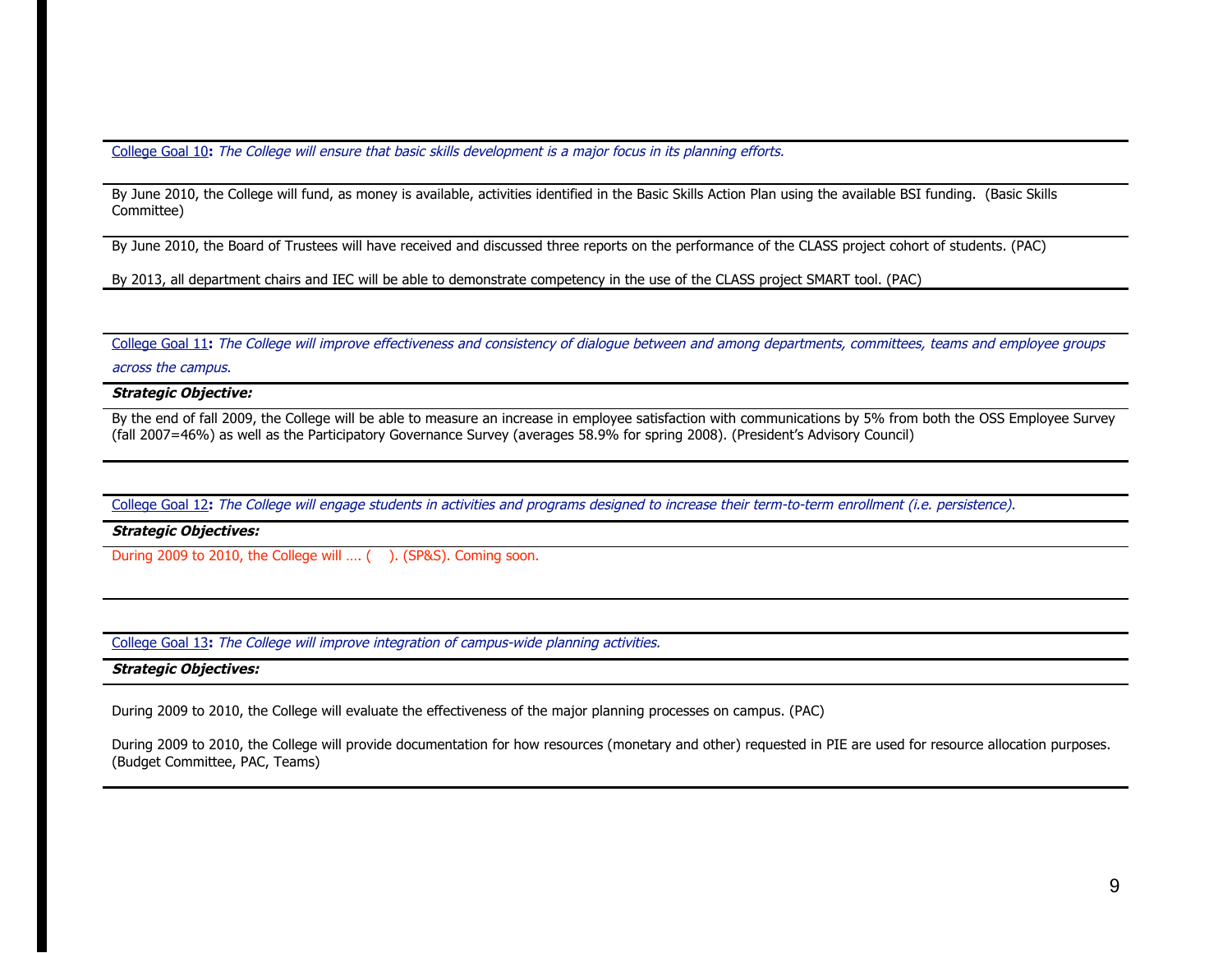## **CONCLUSION**

The Research and Institutional Effectiveness department will monitor the 2009 to 2010 Strategic Plan accomplishments and ask IEC to contribute toward the review and evaluation of the results and planning processes. By August 30, 2010 a summary of the status of the SOs will be compiled and presented to IEC for final consideration and then to PAC for review. Based on this evaluation and review process, the next Strategic Plan will be proposed shortly thereafter to both IEC and PAC and the monitoring and evaluation cycle will continue.